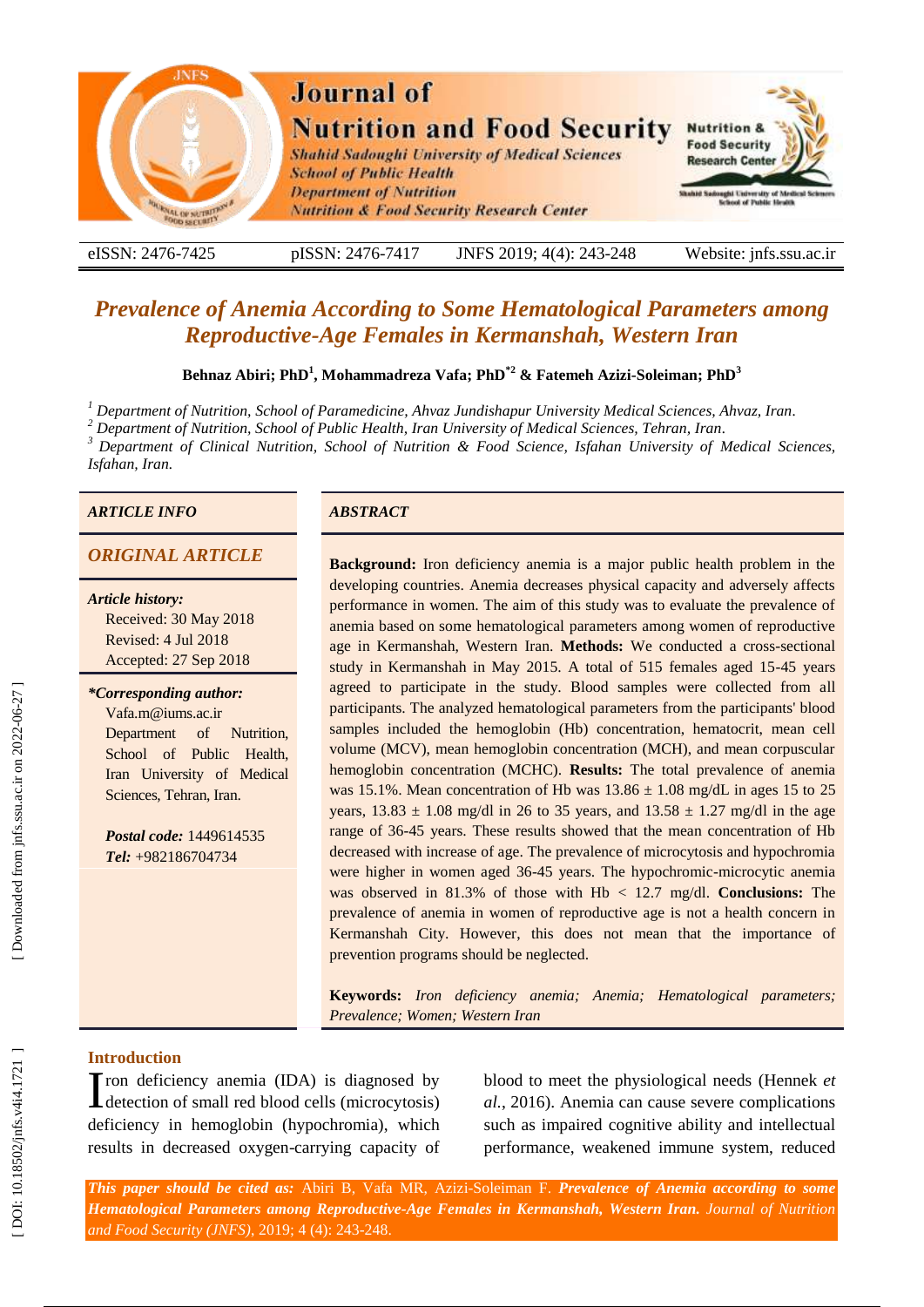working capacity, higher mortality rate in pregnant women, and low birth weight (Allen, 2000 ). Anemia has multiple underlying causes including nutritional deficiencies, infections , and hemoglobin disorders (Kassebaum *et al.*, 2014 ).

According to the World Health Organization (WHO), the worldwide prevalence of anemia in 1993 –2005 demonstrated that anemia was more prevalent in Africa and South -East Asia (Stevens *et al.*, 2013a ). Systematic analysis of Global Anemia Burden from 1990 -2010 introduced anemia as the reason for 8.8% of years lived with disability (YLD) in 2010 (Kassebaum *et al.*, 2014 ) .

Anemia is a global public health problem that is considered as severe , when its prevalence is equal to or greater than 40% in a vulnerable group (Karaoglu *et al.*, 2010). Accordingly, in nearly all developing countries anemia is of major importance.

Nutritional anemia is the most prevalent type of anemia worldwide that can be related to iron, vitamin B12 , and folic acid deficiencies (Kotecha, 2011 ). Among types of deficiency, IDA is more common , which mostly has no specific signs/symptoms. Based on WHO report, approximately two billion anemic persons live worldwide and nearly 50% of them have iron deficiency (Miller, 2013 ). Iron is an essential nutrient involved in oxygen transport, electron transfer reactions, gene expression, and cell differentiation. The risk factors of IDA include low iron intake, poor iron absorption because of high phytate or phenolic compounds in diets, or higher requirement in some periods of life (Crichton, 2016 ). Low mean cell volume (MCV), low mean corpuscular hemoglobin (MCH), high red cell distribution width (RDW), and increased platelet count may predicate IDA (Longo and Camaschella, 2015 ) .

In 1993 -2005, the WHO database on the prevalence of anemia in Iran revealed that 40.5% of the pregnant women and 33% of the non pregnant women were anemic (Stevens *et al.*, 2013b ).

Anemia is screened on the basis of hemoglobin (Hb ) concentration at the population level. The WHO definition of anemia is as follows: A Hb value below 13 g/dl in men >15 years of age, below 12 g/dl in non -pregnant women >15 years, and below 11 g/dl in pregnant women (World Health Organization, 2015 ). Some recent studies indicated high prevalence of anemia in different provinces of Iran (Eftekharzadeh -Mashhadi *et al.*, 2015, Payandeh *et al.*, 2014 ) .

As women's health in childbearing age matters to families and communities, screening for anemia in this group can prevent the probability of adverse pregnancy outcomes and preterm births (Bora *et al.*, 2014 ). Therefore, the present study was conducted to determine the prevalence of anemia in reproductive age women in Kermanshah, a western city in Iran.

## **Materials and Methods**

*Study Area and Population :* This cross -sectional study was carried out in Kermanshah city, the capital of Kermanshah province , Iran in 2015. This province is in Western Iran and Kurds are its prominent ethnic group. A total of 515 randomly selected reproductive -age females aged 15 -45 years were investigated for anemia. The participants were randomly selected from four health centers in Kermanshah. The required sample size was estimated as 504 individuals using the formula  $\frac{Z^2 P(1-P)}{d^2}$  $\frac{(1-r)}{a^2}$  after assuming 16% prevalence for anemia in child -bearing age females, with a precision of 0.032 (Eftekharzadeh -Mashhadi *et al.*, 2015 ). Finally, a total of 515 women participated in the study. The study was approved by the Ethics Committee of the Isfahan University of Medical Sciences and all participants signed written consent forms. Only 15-45 -45 year -old non -pregnant premenopausal females, who had not been transfused nor had major surgery within the previous four months, were included in the study. Women with chronic diseases such as liver, kidney disorders, thalassemia , or cancer were excluded from the study.

*Data collection :* Participants were invited to participate in the study through public

Downloaded from jnfs.ssu.ac.ir on 2022-06-27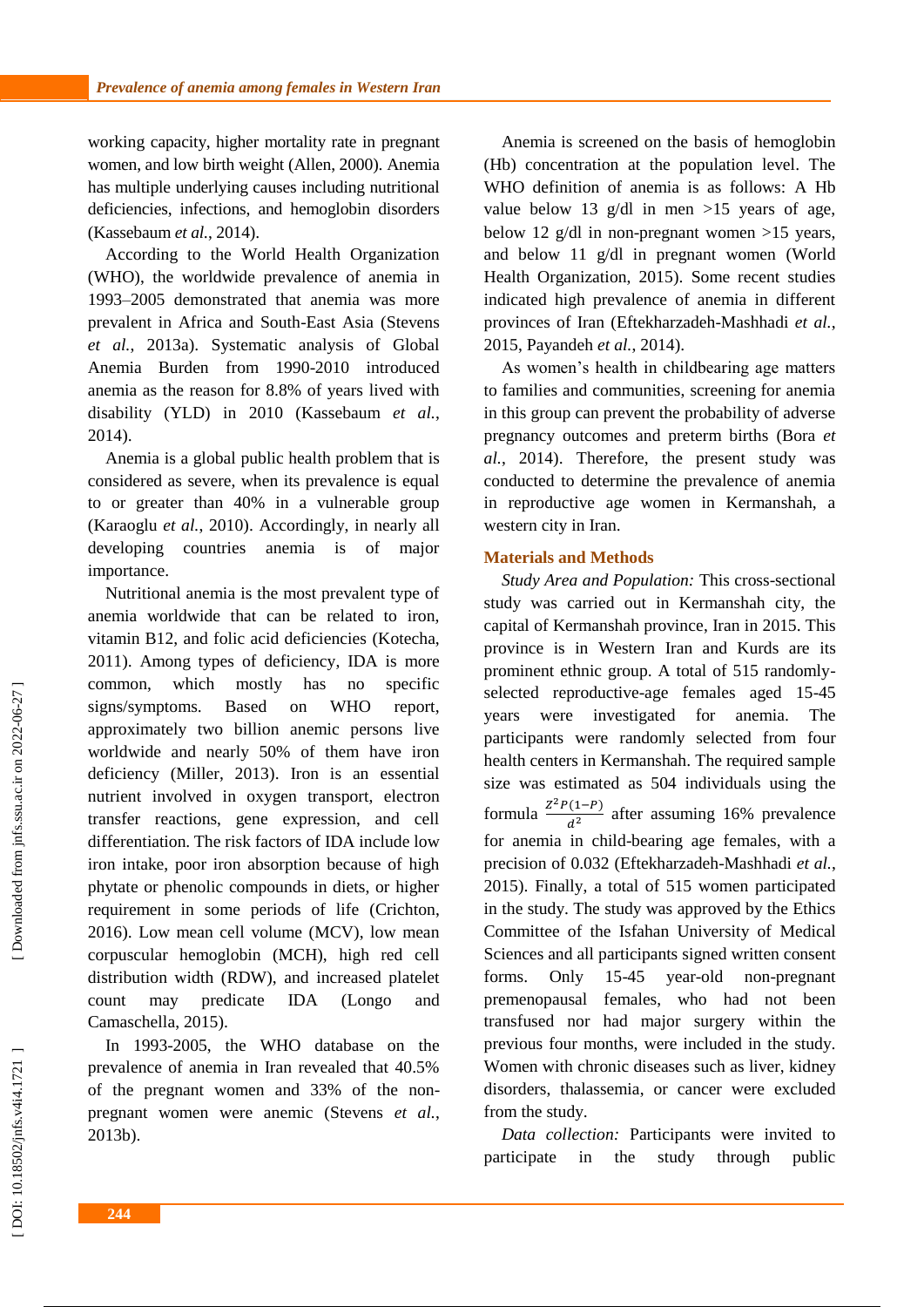announcement. The blood samples were drawn from the median cubital vein and were collected in ethylenediaminetetraacetic acid (EDTA) tubes. The Hb concentration and RBC indices (MCV, MCH and MCHC) were defined using the Symex NE 9100 automated hematology analyzer (Symex, Kobe, Japan).

A total of 515 women were included in the analysis. Anemia was defined in accordance with the WHO standard for non -pregnant women (serum Hb <12 g/dl); however, based on the Center for Disease Control (CDC) correction proposed in 1989, the cut -off point of Hb in Kermanshah at an altitude of 1350 m was considered about 12.7 g/dl for screening anemia in our study (Ruiz -Arguelles, 2006 ) .

*Data analysis :* The Statistical Package for Social Sciences, version 22.0, was used for all statistical analyses (IBM Corp. Released 2013. IBM SPSS Statistics for Windows, Version 22.0. Armonk, NY: IBM Cor).

## **Results**

The mean age of women was 34.9±8.60 years. From this population, 270 individuals (52.4%) were in the age range of 36 -45 years. The total prevalence of anemia was 15.1%. The mean concentration of Hb was  $13.86 \pm 1.08$  mg/dL in ages of 15 to 25 years,  $13.83 \pm 1.08$  mg/dL for the age range of 26 to 35 years, and  $13.58 \pm 1.27$ mg/dL for the individuals within the age range of 36 -45 years. Based on the results, the mean concentration of Hb decreased with increase of age. The prevalence of anemia based on hemoglobin was 12% in the first age tertile, 11.1% in the second age tertile, and 18.5% in the third age tertile (**Table 1**). The prevalence rates of microcytosis and hypochromia were higher in women within the age range of 36 -45 years. **Table 2** shows the anemia sub -types based on MCV, MCHC, and Hb. The hypochromic -microcytic anemia was observed in 81.3% of those with Hb < 12.7 mg/d l.

**Table 1.** Frequency distribution of red blood cell changes ( Hb, Hct, MCV, MCH, and MCHC) in age categories

| <b>Variables</b>        | $15-25y$<br>$N(\%)$ | $26-35y$<br>$N(\%)$ | $36-45y$<br>N(%) |  |
|-------------------------|---------------------|---------------------|------------------|--|
| $Hb < 12.7$ mg/dl       | 11(12)              | 17(11.1)            | 50(18.5)         |  |
|                         |                     |                     |                  |  |
| $Hct < 37.0\%$          | 3(3.3)              | 4(2.6)              | 17(6.3)          |  |
| $MCV < 80.0 \text{ fl}$ | 8(8.7)              | 14(9.2)             | 33(12.0)         |  |
| $MCH < 27.0$ pg         | 13(14.1)            | 30(19.6)            | 68 (25.2)        |  |
| $MCHC < 32$ g/dl        | 16(17.4)            | 41(26.8)            | 86 (31.9)        |  |

**Table 2.** The prevalence of hypochromia, microcytosis, and anemia

|              | $Hb < 12.7$ mg/dl (n =78) |               | Hb $\geq$ 12.7 mg/dl (n=437) |               |
|--------------|---------------------------|---------------|------------------------------|---------------|
|              | N                         | $\frac{0}{0}$ | N                            | $\frac{6}{9}$ |
| Hypochromia  | 39                        | 81.3          | 9                            | 18.8          |
| Microcytosis | 18                        | 18.9          | 77                           | 81.1          |
| Normocytosis |                           |               |                              |               |
| Normochromia |                           | 42.9          |                              | 57.1          |
| Microcytosis | 18                        | 4.9           | 347                          | 95.1          |
| Normocytosis |                           |               |                              |               |

## **Discussion**

In this study, 515 non -pregnant women in the age range of 15 -45 years from Kermanshah were investigated. Among them, 15.1% had anemia.

Based on WHO criteria for evaluating the significance of anemia as a public health problem, anemia prevalence in the current study is in the range of mild public health significance. In pregnant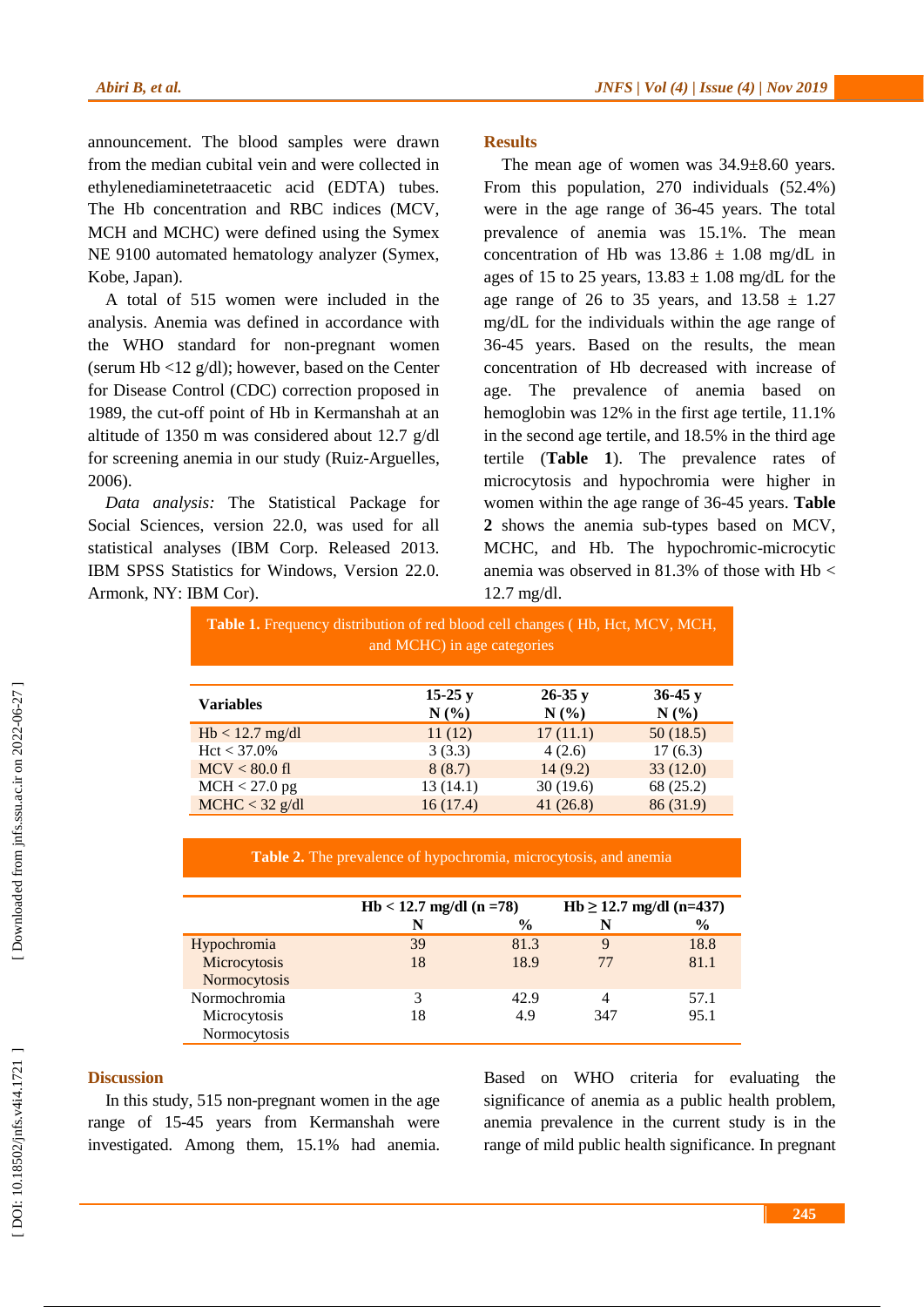women, IDA is the most common type of anemia (McLean *et al.*, 2009), which contributes to poor iron absorption, chronic blood loss, malabsorption, hemolysis , or a combination of these factors (Levy *et al.*, 2005 ) .

The prevalence of anemia in other cities of Iran was very similar to our results. We applied Hb and found that the prevalence of anemia among reproductive age females was estimated as 13.8% in Tabas (Azami *et al.*, 2016 ), 16.0% in Mashhad (Eftekharzadeh -Mashhadi *et al.*, 2015 ), and 11.8% in Kerman (Rahmati *et al.*, 2017 ). It seems that the prevalence of anemia decreased in previous years in Iran. For example, in one meta -analysis conducted by Barooti et al . the prevalence of anemia in reproductive age women was 12.4% (Esmat *et al.*, 2010 ). In 2006, the data reported by Bateni and Shoghli indicated that 23.6% of 15-45 year-old nonpregnant females were anemic (Shahi *et al.*, 2016 ). The discrepancy between the findings of our research and other studies can be related to geographical, social, cultural, and economic differences. Socioeconomic factors were also related to anemia  $(Ismail$  *et al.*,  $2017$ ). Unfortunately, we did not evaluate the risk factors for anemia. A possible reason for this decline can be attributed to increased knowledge and fortification programs. To the best of our knowledge, no study has ever evaluated the effectiveness of these strategies in Iran. The "WHO global database on anemia 1993 -2005" estimated that Africa, South -East Asia, and Eastern Mediterranean had the highest prevalence rates of anemia among non -pregnant women (47.5%, 45.7%, and 32.4%, respectively) (World Health Organization, 2014 ). The prevalence of anemia among women of reproductive age in Iran's neighboring countries such as Turkey was reported as 27.8% and the overall prevalence of anemia was 44.3% in Kazakhstan (Saydam *et al.*, 2017, Tazhibayev *et al.*, 2014 ). These are comparable to the data of a systematic analysis over global prevalence of anemia during 1995 to 2011 , which showed a 4.0% global decline in anemia (Stevens *et al.*, 2013b ). This result shows that the prevalence of anemia among non -

pregnant women has improved in this period of time. For example, it has decreased from 34% to 28% in Iran. However, the prevalence of anemia has increased slightly in high -income countries (from 14% to 16% in non -pregnant women aged 15 –49 years).

In the present study, women with 36 -45 years old had the highest prevalence of anemia (18.5%). In another study conducted in Iran, the prevalence of anemia was 22.22% in 35 -44 year -old women (Eftekharzadeh -Mashhadi *et al.*, 2015 ). Similarly, the prevalence of anemia was higher in women aged 40 -44 years compared to the other age groups (Sadeghian *et al.*, 2013 ). This finding can be attributed to multiple pregnancies and lack of enough supply of dietary requirements , which may result in anemia in this age range.

The highest prevalence of anemia in countries such as Ethiopia and India was observed in 25 -39 and 41 -45 years old population s, respectively (Anand *et al.*, 2014, Assefa *et al.*, 2014 ). The consistent result s were reported from studies conducted in African countries (Bekele *et al.*, 2016, Dim and Onah, 2007, Melku *et al.*, 2014, Okunade and Adegbesan -Omilabu, 2014 ) . This finding might be due to the postpartum hemorrhage, which increase s using medications and incidence of diseases.

Our study has some limitations. Initially, access to other hematologic markers such as ferritin, total iron binding capacity (TIBC), and serum iron was impossible. Therefore, defining sub-types of anemia was not feasible. Additionally, other risk factors of anemia including micronutrients deficiency, parasites, and haemoglobinopathies were not investigated , which should be defined in future studies. Second, we did not evaluate the related risk factors of anemia. Socio -economic status, dietary habits, and knowledge of women can affect the anemia prevalence. Therefore, it is recommended to conduct further studies to address the above mentioned limitations.

The prevalence of anemia in women of reproductive age was not a health concern in Kermanshah. However, this does not mean that the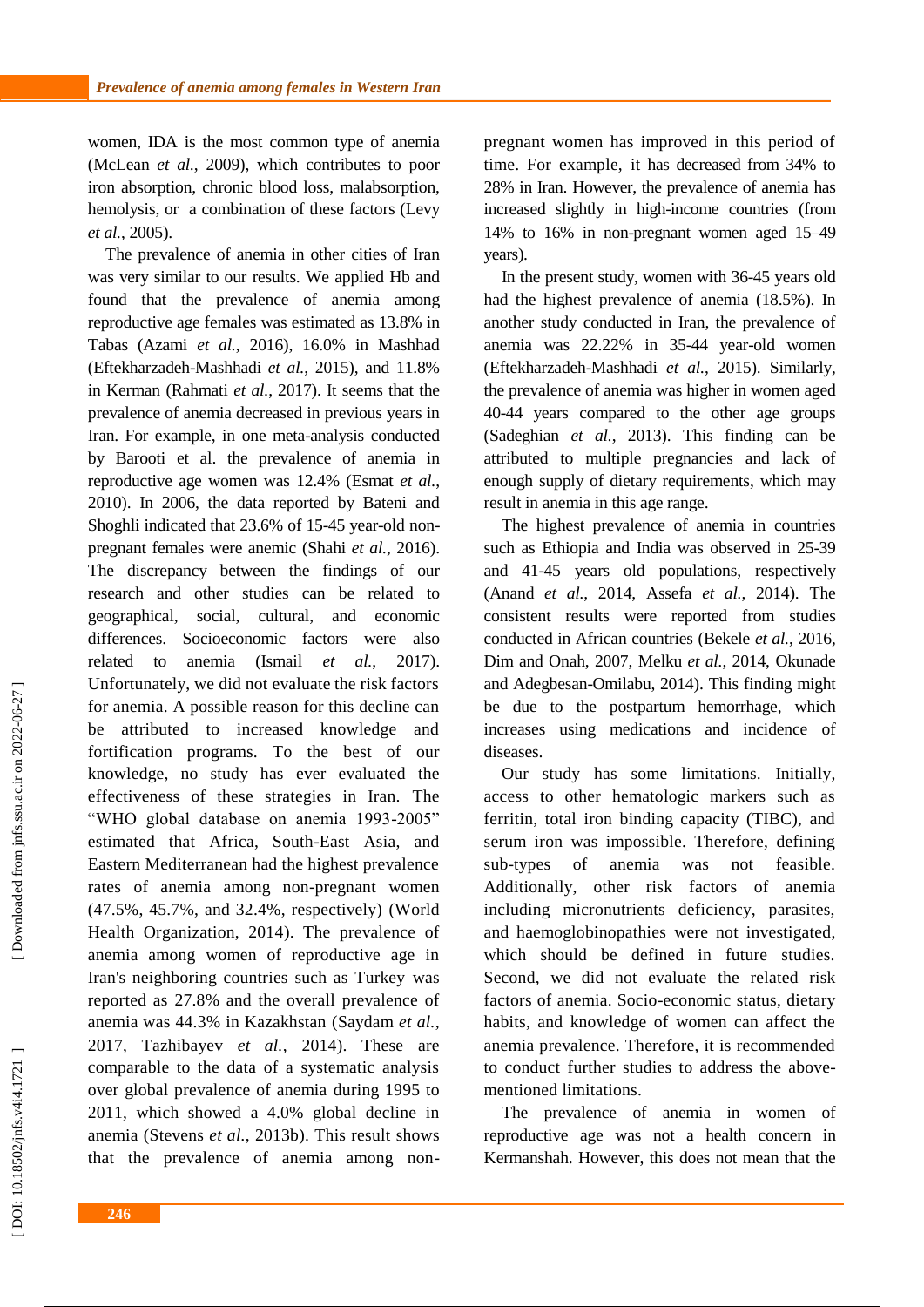importance of prevention programs should be neglected. Regarding the detrimental long -term effects of iron deficiency anemia in Kermanshah, its prevention should be a high priority in health programs of health system in Iran. Moreover, iron supplementation is recommended.

## **Conclusion**

In conclusion, the prevalence of anemia in women of reproductive age is not a health concern in Kermanshah City. However, this does not mean that the importance of prevention programs should be neglected. Therefore, it is recommended to identify determinant factors of anemia in women of reproductive age.

## **References**

- **Allen LH** 2000. Anemia and iron deficiency: effects on pregnancy outcome. *American journal of clinical nutrition.* **71 (5)**: 1280s -1284s.
- **Anand T, Rahi M, Sharma P & Ingle GK** 2014. Issues in prevention of iron deficiency anemia in India. *Nutrition.* **30 (7)**: 764 -770.
- **Assefa S, Mossie A & Hamza L** 2014. Prevalence and severity of anemia among school children in Jimma Town, Southwest Ethiopia. *BMC hematology.* **14 (1)**: 3.
- **Azami M, Darvishi Z, Borji M & Sayehmiri K**  2016. The Prevalence of Anemia Among Pregnant Women in Iran (2005 -2016): A Systematic Review and Meta -Analysis Study. *Journal of School of Public Health and Institute of Public Health Research.* **14 (1)**: 15 -30.
- **Bekele A, Tilahun M & Mekuria A** 2016. Prevalence of anemia and its associated factors among pregnant women attending antenatal care in health institutions of Arba Minch Town, Gamo Gofa Zone, Ethiopia: a cross -sectional study. *Anemia.* **2016**: 1073192.
- **Bora R, Sable C, Wolfson J, Boro K & Rao R**  2014. Prevalence of anemia in pregnant women and its effect on neonatal outcomes in Northeast India. *Journal of maternal -fetal & neonatal medicine.* **27 (9)**: 887 -891.

## **Conflict of interest**

The authors clarify that there is no conflict of interest in this study .

## **Acknowledgements**

The authors are grateful to thank the volunteers who participated in the study.

## **Authors' contribution**

Abriri B, Vafa M and Aziz -Soleiman F designed this study. Abriri B and Aziz -Soleiman F participated in the conduct of the study. Abriri B and Aziz -Soleiman F drafted the manuscript. Vafa M critically revised the manuscript. All authors read and approved the final manuscript.

- **Crichton R** 2016. Iron metabolism: from molecular mechanisms to clinical consequences. John Wiley & Sons.
- **Dim CC & Onah HE** 2007. The prevalence of anemia among pregnant women at booking in Enugu, South Eastern Nigeria. *Medscape general medicine.* **9 (3)**: 11.
- **Eftekharzadeh -Mashhadi I, Hedayati - Moghaddam MR, Fathimoghadam F, Bidkhori HR & Shamsian SK** 2015. Anemia as a public health issue in Mashhad, Iran: evidence from the first population -based study. *Acta Medica Iranica.* **53 (3)**: 186 -190.
- **Esmat B, et al.** 2010. Prevalence of Iron Deficiency Anemia among Iranian Pregnant Women; a Systematic Review and Meta -analysis. *Journal of reproduction & infertility.* **11 (1)**: 17 -24.
- **Hennek JW, et al.** 2016. Diagnosis of iron deficiency anemia using density-based fractionation of red blood cells. *Lab on a Chip.* **16 (20)**: 3929 -3939.
- **Ismail IM, Kahkashan A, Antony A & Sobhith V**  2017. Role of socio -demographic and cultural factors on anemia in a tribal population of North Kerala, India. *International journal of community medicine and public health.* **3 (5)**: 1183 -1188.
- **Karaoglu L, et al.** 2010. The prevalence of nutritional anemia in pregnancy in an east